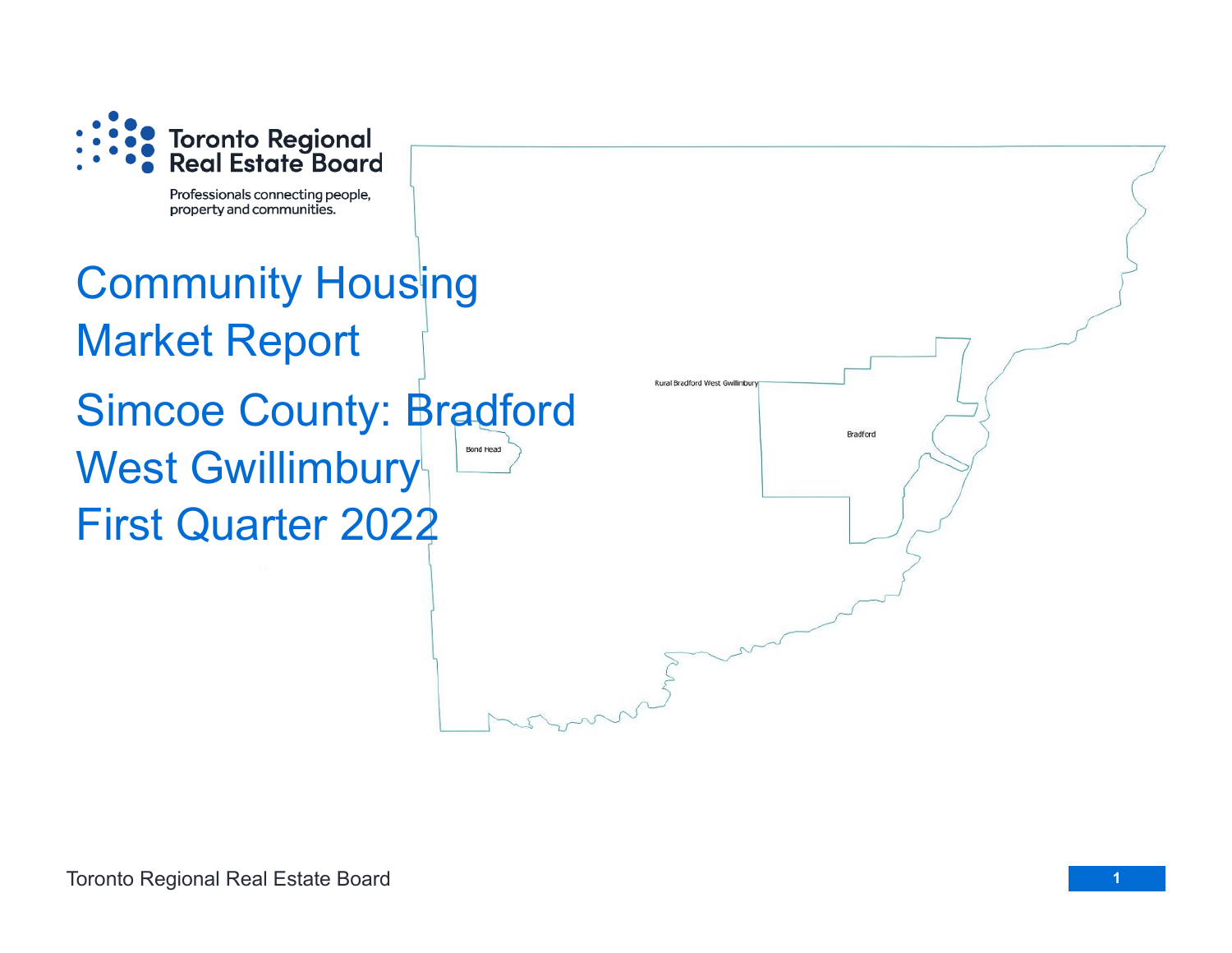### SUMMARY OF EXISTING HOME TRANSACTIONS ALL HOME TYPES, FIRST QUARTER 2022

# BRADFORD WEST GWILLIMBURY COMMUNITY

| <b>Community</b>                       | <b>Sales</b> | <b>Dollar Volume</b> | <b>Average Price</b> | <b>Median Price</b> | <b>New Listings</b> | <b>Active Listings</b> | Avg. SP/LP | Avg. DOM |
|----------------------------------------|--------------|----------------------|----------------------|---------------------|---------------------|------------------------|------------|----------|
| <b>Bond Head</b>                       |              |                      | \$0                  |                     |                     |                        | 0%         |          |
| Bradford                               | 151          | \$206,912,914        | \$1,370,284          | \$1,301,000         | 324                 | 83                     | 114%       |          |
| <b>Rural Bradford West Gwillimbury</b> |              | \$19,303,923         | \$2,144,880          | \$1,950,000         | 28                  | 14                     | 99%        | 23       |

\*The source for all slides is the Toronto Regional Real Estate Board. Some statistics are not reported when the number of transactions is two (2) or less. Statistics are updated on a monthly basis. Quarterly community statistics in this report may not match quarterly sums calculated from past TRREB publications.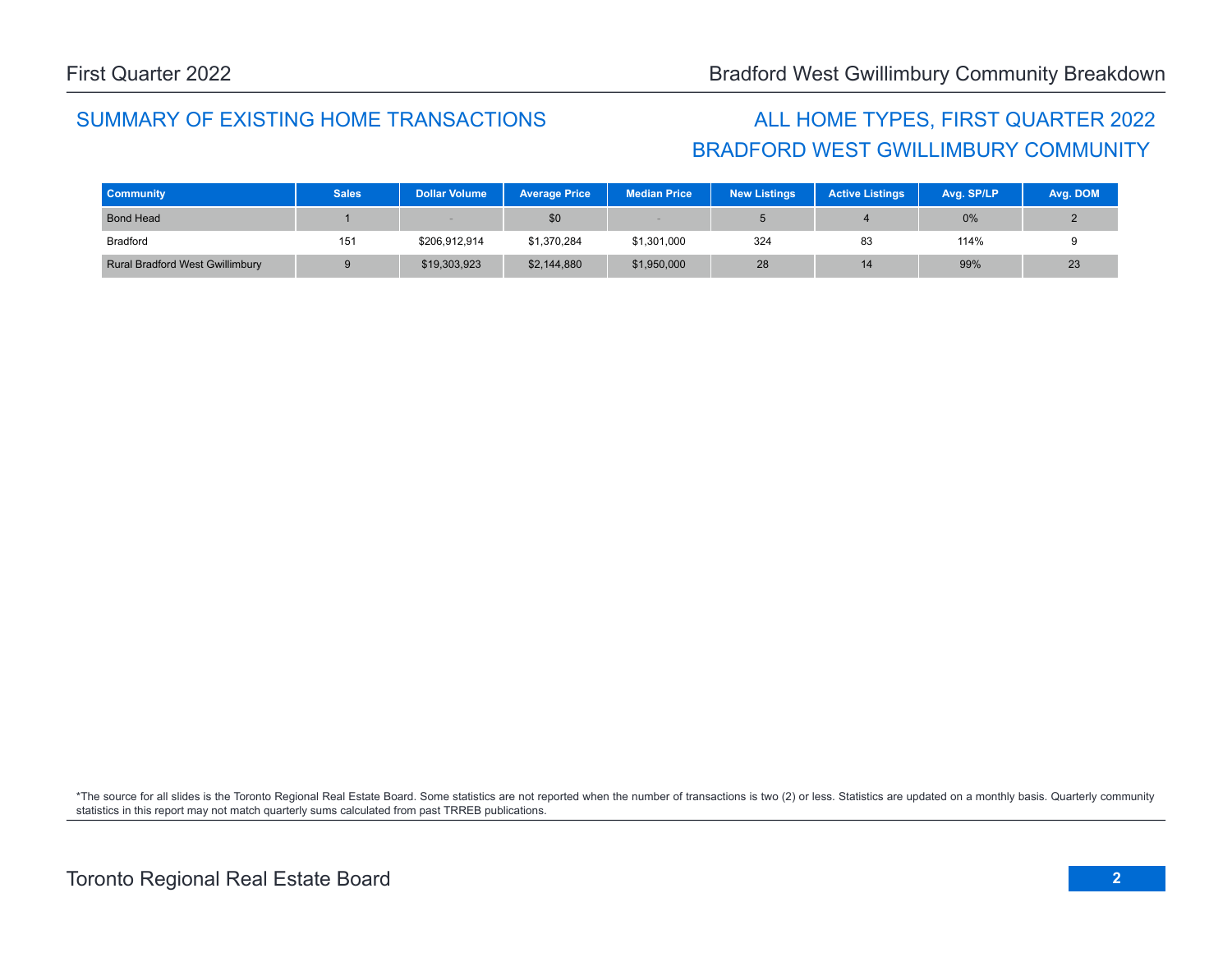

\*The source for all slides is the Toronto Regional Real Estate Board. Some statistics are not reported when the number of transactions is two (2) or less. Statistics are updated on a monthly basis. Quarterly community statistics in this report may not match quarterly sums calculated from past TRREB publications.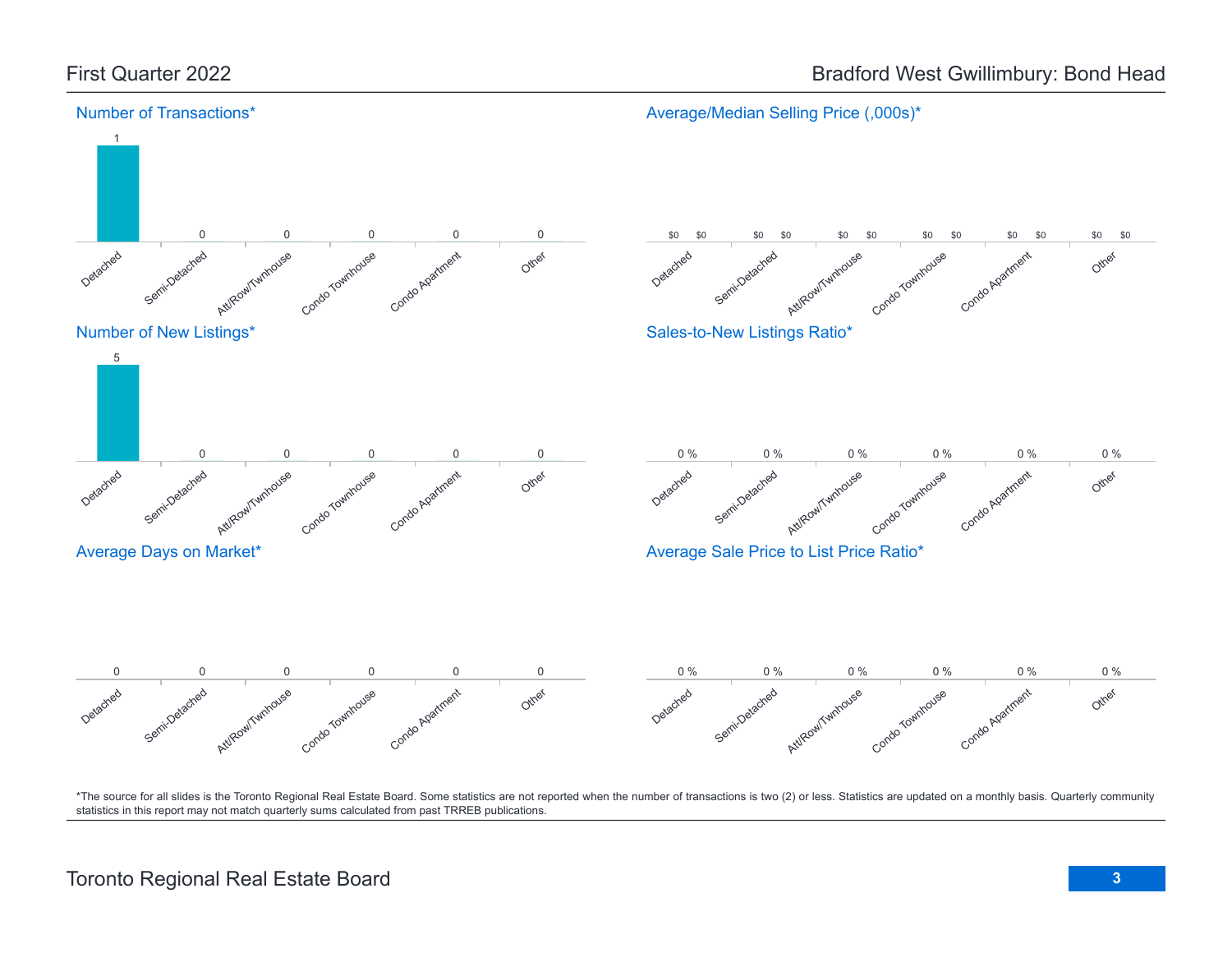

#### Average/Median Selling Price (,000s)\*



\*The source for all slides is the Toronto Regional Real Estate Board. Some statistics are not reported when the number of transactions is two (2) or less. Statistics are updated on a monthly basis. Quarterly community statistics in this report may not match quarterly sums calculated from past TRREB publications.